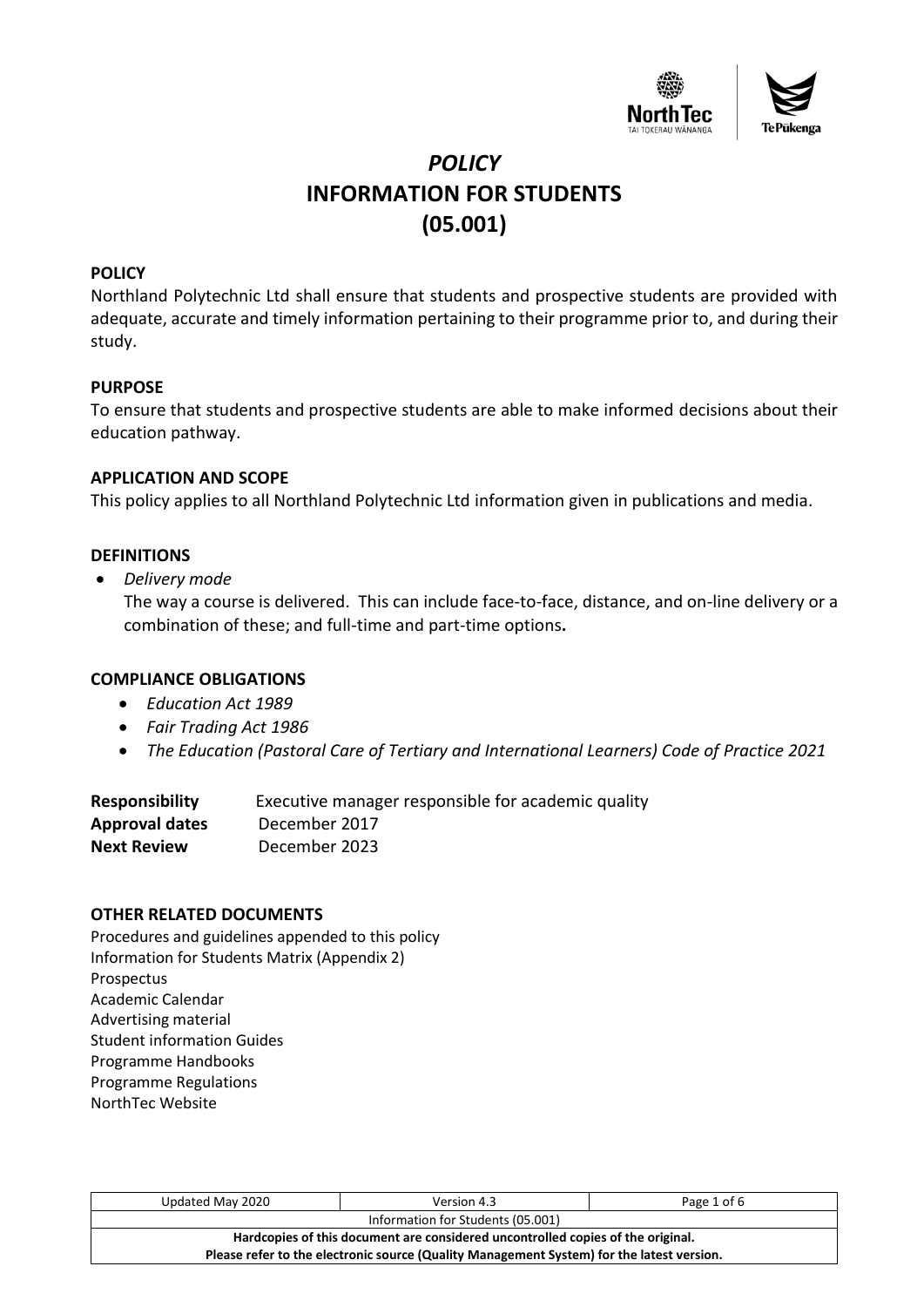#### **PROCEDURES AND GUIDELINES**

- 1.0 Pathway Managers, through their directorate structure, are responsible for ensuring that all applicable information is made available to students prior to and during the student's enrolment. Such information may include, but is not be limited to:
	- Programme information (curriculum, hours of study)
	- Full details of fees and course-related costs
	- Delivery mode
	- Entry and selection processes
	- Police check requirements
	- Drug testing requirements
	- Credit recognition opportunities
	- Student Support Services
	- Further education pathways and employment options
	- Withdrawal from study and fee refunds
- 2.0 Pathway Managers, through their directorate structure, are responsible for the accuracy and currency of the information published both in hard copy, on the website, and other media. This information may include but is not limited to:

Prior to enrolment

- Northland Polytechnic Ltd's Prospectus
- Northland Polytechnic Ltd's Academic Calendar
- Programme brochures and other advertising material
- Northland Polytechnic Ltd's website
- Programme information and study guidance given to students
- All social media formats

After Enrolment

- Programme information and study guidance given to students (course outlines, work schemes, assessments)
- Programme Information Handbooks and Programme Regulations
- $\bullet$  Student A Z Guide
- 3.0 Pathway Managers, through their directorate structure, are responsible for ensuring students and prospective students are informed of any changes to published information.
- 4.0 A summary of information sources is appended to these procedures and guidelines, and is maintained by the department responsible for academic quality matters.

#### **KEYWORDS**

Advertising Brochure Information Media Prospectus Website

| Updated May 2020                                                                          | Version 4.3 | Page 2 of 6 |  |  |  |  |  |
|-------------------------------------------------------------------------------------------|-------------|-------------|--|--|--|--|--|
| Information for Students (05.001)                                                         |             |             |  |  |  |  |  |
| Hardcopies of this document are considered uncontrolled copies of the original.           |             |             |  |  |  |  |  |
| Please refer to the electronic source (Quality Management System) for the latest version. |             |             |  |  |  |  |  |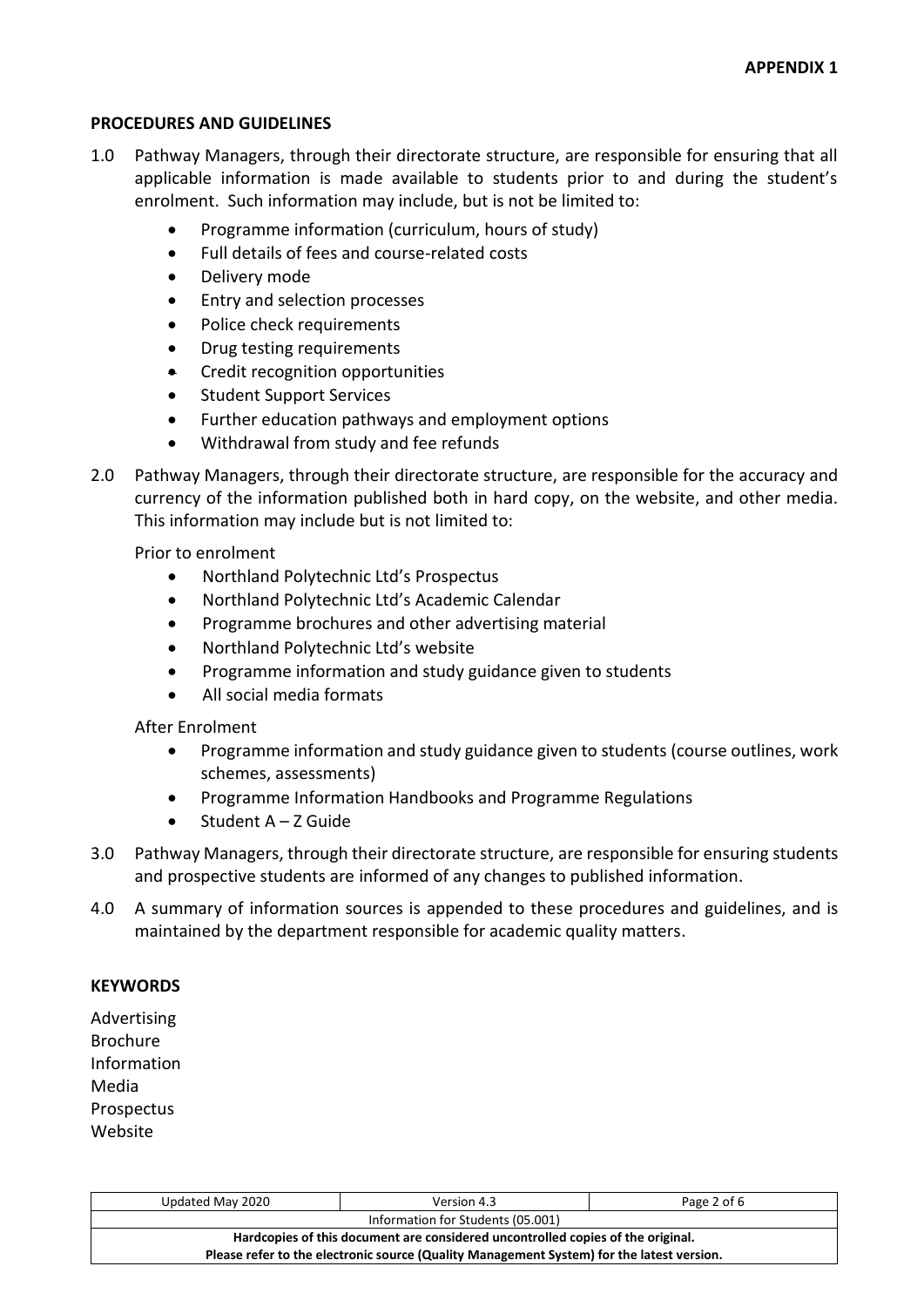| <b>REVISION HISTORY</b> |                                                         |                 |                  |  |  |  |  |  |  |
|-------------------------|---------------------------------------------------------|-----------------|------------------|--|--|--|--|--|--|
| Version                 | Description of Change                                   | Author          | Effective date   |  |  |  |  |  |  |
|                         | New                                                     | QMS Team        | August 2009      |  |  |  |  |  |  |
|                         | Review – management structure changes                   | QMS Team        | <b>July 2010</b> |  |  |  |  |  |  |
| 3                       | Review – addition of information matrix                 | QMS Team        | August 2015      |  |  |  |  |  |  |
| 4                       | Review – update $P$ & G                                 | QMS Team        | December 2017    |  |  |  |  |  |  |
| 4.1                     | Add 'Ltd' to Northland Polytechnic                      | QMS Team        | May 2020         |  |  |  |  |  |  |
| 4.2                     | Triennial review - Update P&G to reflect current        | <b>QMS Team</b> | October 2020     |  |  |  |  |  |  |
|                         | practice                                                |                 |                  |  |  |  |  |  |  |
| 4.3                     | Update title - The Education (Pastoral Care of Tertiary | <b>QMS Team</b> | April 2022       |  |  |  |  |  |  |
|                         | and International Learners) Code of Practice 2021       |                 |                  |  |  |  |  |  |  |

| Updated May 2020                                                                          | Version 4.2 | Page 3 of 6 |  |  |  |  |  |
|-------------------------------------------------------------------------------------------|-------------|-------------|--|--|--|--|--|
| Information for Students (05.001)                                                         |             |             |  |  |  |  |  |
| Hardcopies of this document are considered uncontrolled copies of the original.           |             |             |  |  |  |  |  |
| Please refer to the electronic source (Quality Management System) for the latest version. |             |             |  |  |  |  |  |
|                                                                                           |             |             |  |  |  |  |  |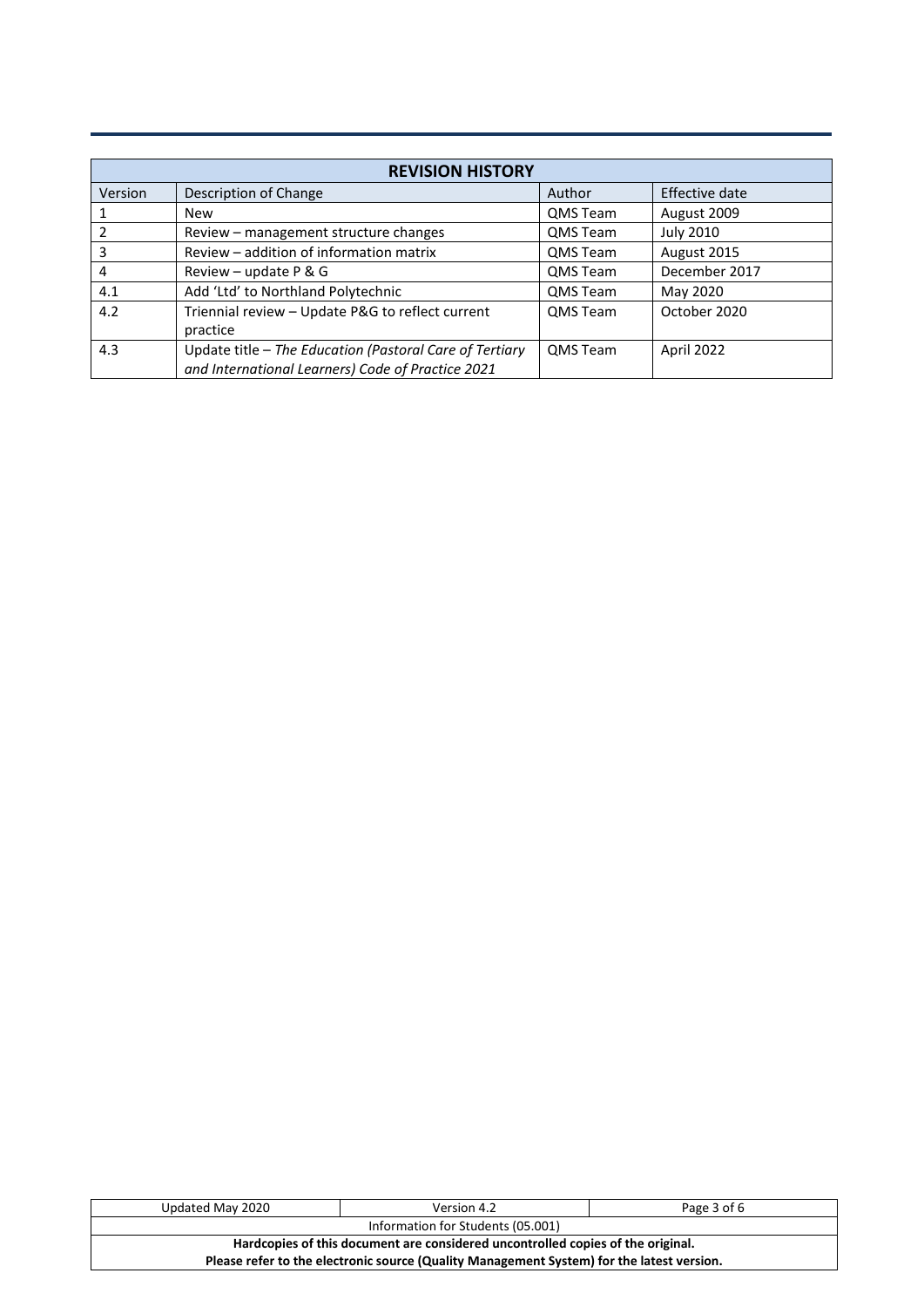# **APPENDIX 2**

|                                                                   |                                                                   |                                           |                                                                            | <b>INFORMATION FOR STUDENTS - MATRIX</b><br><b>Pre-enrolment Information</b> |                                    |                         |                                        |                                              |                                 |                                                 |                                                            |                                               |
|-------------------------------------------------------------------|-------------------------------------------------------------------|-------------------------------------------|----------------------------------------------------------------------------|------------------------------------------------------------------------------|------------------------------------|-------------------------|----------------------------------------|----------------------------------------------|---------------------------------|-------------------------------------------------|------------------------------------------------------------|-----------------------------------------------|
|                                                                   |                                                                   |                                           |                                                                            |                                                                              |                                    |                         |                                        |                                              |                                 | <b>Post-enrolment Information</b>               |                                                            |                                               |
|                                                                   | Source of<br>information $\rightarrow$<br>Details $\blacklozenge$ | Prospectus<br>and<br>Published<br>on line | Academic<br>Calendar<br>Published<br>on-line (inc<br>Academic<br>Statutes) | Advertising<br>material<br><i>(includes)</i><br>brochures)                   | Corres-<br>pondence to<br>students | Interview<br>checklists | Course advice<br>by staff all<br>sites | Programme<br>Handbooks<br>(examples<br>vary) | Programme<br>Regulations        | Student<br>information<br>A-Z Guides /<br>other | Individual<br>Course<br>Outline<br>(inc Scheme<br>of Work) | NorthTec<br>Website                           |
| Responsibility →<br><b>ITEM of</b><br>Information $\blacklozenge$ |                                                                   | Marketing                                 | Academic<br>Quality<br>Services                                            | Marketing                                                                    | Pathway<br>Registry                | Registry                | Pathway<br>Recruiters                  | Pathway                                      | Academic<br>Quality<br>Services | Student<br>Support                              | Pathway<br>Tutors                                          | Marketing                                     |
|                                                                   | Entry<br>requirements                                             | $\checkmark$                              | $\checkmark$                                                               | $\checkmark$                                                                 |                                    |                         | $\checkmark$                           |                                              | $\checkmark$                    |                                                 |                                                            | $\checkmark$                                  |
|                                                                   | Selection<br>requirements                                         |                                           |                                                                            |                                                                              |                                    |                         |                                        |                                              | $\checkmark$                    |                                                 |                                                            |                                               |
|                                                                   | Content<br>overview                                               | $\checkmark$                              | $\checkmark$                                                               | $\checkmark$                                                                 |                                    | $\checkmark$            | $\checkmark$                           | $\checkmark$<br>(Grad Profile)               |                                 |                                                 | $\checkmark$                                               | $\checkmark$                                  |
| Programme                                                         | Structure<br>(courses)                                            |                                           | $\checkmark$                                                               | $\checkmark$<br>only some<br>programmes                                      |                                    | $\checkmark$            |                                        | $\checkmark$                                 |                                 |                                                 |                                                            | $\checkmark$<br>only some<br>programmes       |
| Information<br>(admission,<br>content,<br>structure, hours        | Texts/goods to<br>purchase                                        |                                           |                                                                            |                                                                              | First day<br>information           | $\checkmark$            | $\checkmark$<br>(varies)               | $\checkmark$                                 |                                 |                                                 | $\checkmark$                                               | general info<br>on some<br>programmes<br>only |
| of study)                                                         | Time<br>commitment /<br>Timetable                                 |                                           |                                                                            |                                                                              | First day<br>information           | $\checkmark$            | $\checkmark$                           | $\checkmark$                                 | ✓                               |                                                 | $\checkmark$                                               |                                               |
|                                                                   | Admission /<br>Interview                                          | $\checkmark$                              | N                                                                          | $\checkmark$                                                                 |                                    |                         | $\checkmark$                           |                                              | $\checkmark$                    |                                                 |                                                            | ✓                                             |
|                                                                   | Acceptance                                                        |                                           |                                                                            |                                                                              | Letter                             | ✓                       | $\checkmark$                           |                                              |                                 |                                                 |                                                            |                                               |

| Updated May 2020                                                                          | Version 4.3                       |  |  |  |  |  |  |
|-------------------------------------------------------------------------------------------|-----------------------------------|--|--|--|--|--|--|
|                                                                                           | Information for Students (05.001) |  |  |  |  |  |  |
| Hardcopies of this document are considered uncontrolled copies of the original.           |                                   |  |  |  |  |  |  |
| Please refer to the electronic source (Quality Management System) for the latest version. |                                   |  |  |  |  |  |  |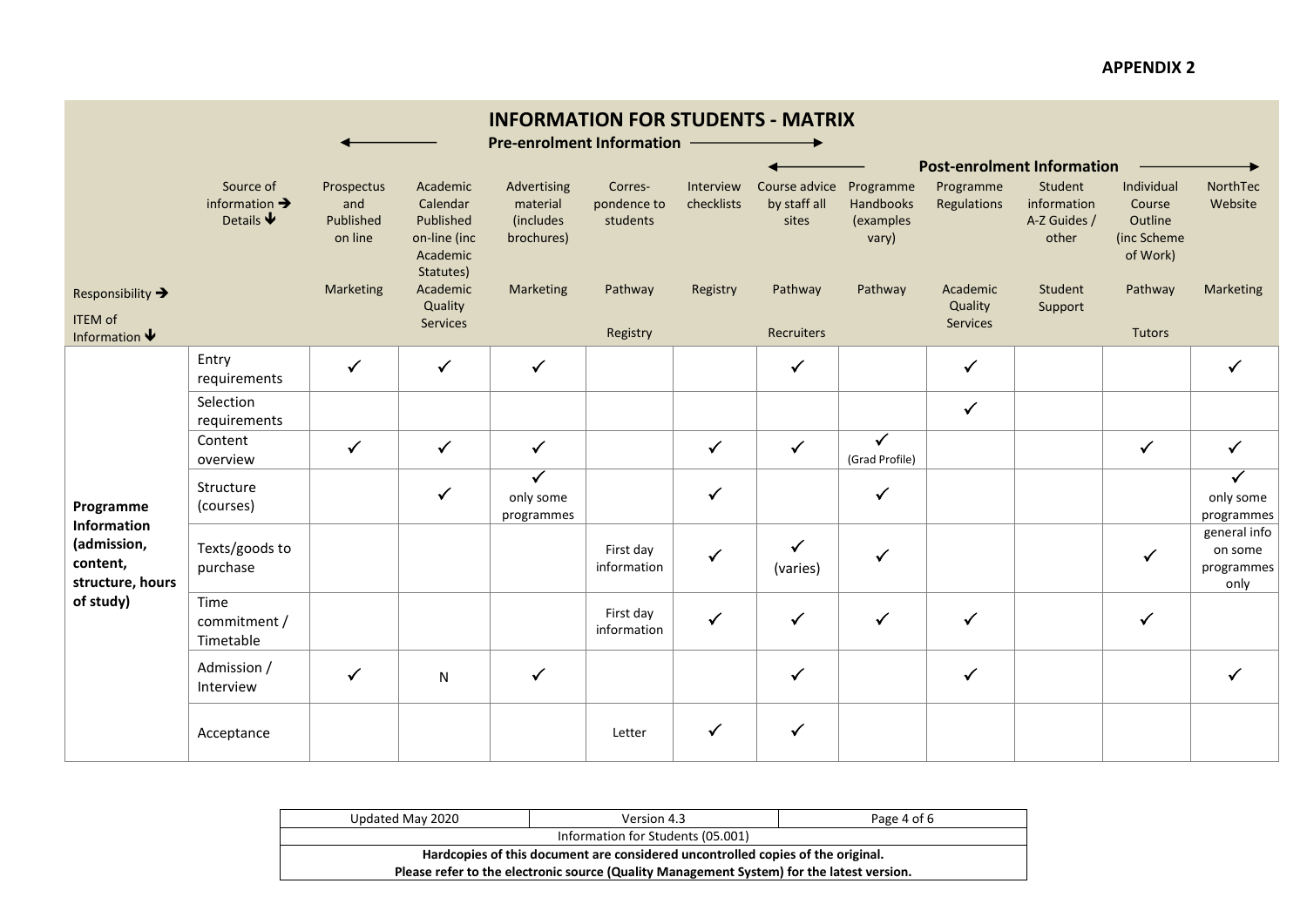|                                               |                                                                   |                                           |                                                                                           | <b>INFORMATION FOR STUDENTS - MATRIX</b><br><b>Pre-enrolment Information</b>    |                                    |                         |                                                  |                                    |                          |                                                 |                                                            |                     |
|-----------------------------------------------|-------------------------------------------------------------------|-------------------------------------------|-------------------------------------------------------------------------------------------|---------------------------------------------------------------------------------|------------------------------------|-------------------------|--------------------------------------------------|------------------------------------|--------------------------|-------------------------------------------------|------------------------------------------------------------|---------------------|
|                                               |                                                                   |                                           |                                                                                           |                                                                                 |                                    |                         |                                                  |                                    |                          | <b>Post-enrolment Information</b>               |                                                            |                     |
|                                               | Source of<br>information $\rightarrow$<br>Details $\blacklozenge$ | Prospectus<br>and<br>Published<br>on line | Academic<br>Calendar<br>Published<br>on-line (inc<br>Academic<br>Statutes)                | Advertising<br>material<br>(includes<br>brochures)                              | Corres-<br>pondence to<br>students | Interview<br>checklists | Course advice Programme<br>by staff all<br>sites | Handbooks<br>(examples<br>vary)    | Programme<br>Regulations | Student<br>information<br>A-Z Guides /<br>other | Individual<br>Course<br>Outline<br>(inc Scheme<br>of Work) | NorthTec<br>Website |
| Responsibility →                              |                                                                   | <b>Marketing</b>                          | Academic                                                                                  | Marketing                                                                       | Pathway                            | Registry                | Pathway                                          | Pathway                            | Academic                 | Student                                         | Pathway                                                    | Marketing           |
| <b>ITEM of</b><br>Information $\blacklozenge$ |                                                                   |                                           | Quality<br>Services                                                                       |                                                                                 | Registry                           |                         | Recruiters                                       |                                    | Quality<br>Services      | Support                                         | Tutors                                                     |                     |
|                                               | Offer of<br>Place/Course<br>selection                             |                                           |                                                                                           |                                                                                 | Form signed<br>by student          | $\checkmark$            |                                                  |                                    |                          |                                                 |                                                            |                     |
| <b>Credit</b><br>recognition<br>opportunities |                                                                   | $\checkmark$                              | $\checkmark$<br>(inc Ac Statute)                                                          | $\checkmark$                                                                    |                                    | ✓                       | $\checkmark$<br>(varies)                         | $\checkmark$<br>(examples<br>vary) | $\checkmark$             | $\checkmark$                                    |                                                            | ✓                   |
|                                               | Tuition                                                           |                                           |                                                                                           | $\overline{\checkmark}$                                                         |                                    | $\overline{\checkmark}$ | $\overline{\checkmark}$                          |                                    |                          |                                                 |                                                            | $\checkmark$        |
| <b>Fee details</b><br>(tuition, Course        | Course related<br>(class materials)                               |                                           |                                                                                           | $\checkmark$<br>some<br>programmes                                              |                                    | $\checkmark$            |                                                  | $\checkmark$                       |                          |                                                 | $\checkmark$                                               | some<br>programmes  |
| related costs;<br>SHL, other)                 | Compulsory<br>Student<br>Services Fee                             |                                           |                                                                                           |                                                                                 |                                    |                         |                                                  | $\checkmark$                       |                          |                                                 |                                                            | ✓                   |
|                                               | Other                                                             |                                           |                                                                                           |                                                                                 |                                    | $\checkmark$            |                                                  |                                    |                          |                                                 |                                                            |                     |
| <b>Reference to</b><br>scholarships           |                                                                   | $\checkmark$                              |                                                                                           | $\checkmark$                                                                    |                                    |                         | $\checkmark$                                     |                                    |                          | $\checkmark$                                    |                                                            | $\checkmark$        |
|                                               | <b>Student Fees</b>                                               | $\checkmark$                              |                                                                                           | $\checkmark$                                                                    |                                    | $\checkmark$            | $\checkmark$<br>(varies)                         | $\checkmark$                       |                          | $\checkmark$                                    |                                                            | ✓                   |
| <b>Reference to</b><br>student related        | Concerns and<br>complaints                                        |                                           |                                                                                           |                                                                                 |                                    |                         | $\overline{\checkmark}$<br>(varies)              |                                    |                          | $\checkmark$                                    |                                                            | $\checkmark$        |
| policies                                      | Academic<br>Appeals                                               |                                           | $\checkmark$                                                                              |                                                                                 |                                    |                         |                                                  |                                    |                          | $\checkmark$                                    |                                                            |                     |
|                                               | Academic<br>Integrity                                             | $\checkmark$                              |                                                                                           |                                                                                 |                                    |                         |                                                  |                                    | $\checkmark$             | $\checkmark$                                    | $\checkmark$                                               | ✓<br>(Plagiarism)   |
|                                               |                                                                   |                                           | Updated May 2020                                                                          |                                                                                 | Version 4.2                        |                         |                                                  | Page 5 of 6                        |                          |                                                 |                                                            |                     |
|                                               |                                                                   |                                           |                                                                                           | Hardcopies of this document are considered uncontrolled copies of the original. | Information for Students (05.001)  |                         |                                                  |                                    |                          |                                                 |                                                            |                     |
|                                               |                                                                   |                                           | Please refer to the electronic source (Quality Management System) for the latest version. |                                                                                 |                                    |                         |                                                  |                                    |                          |                                                 |                                                            |                     |